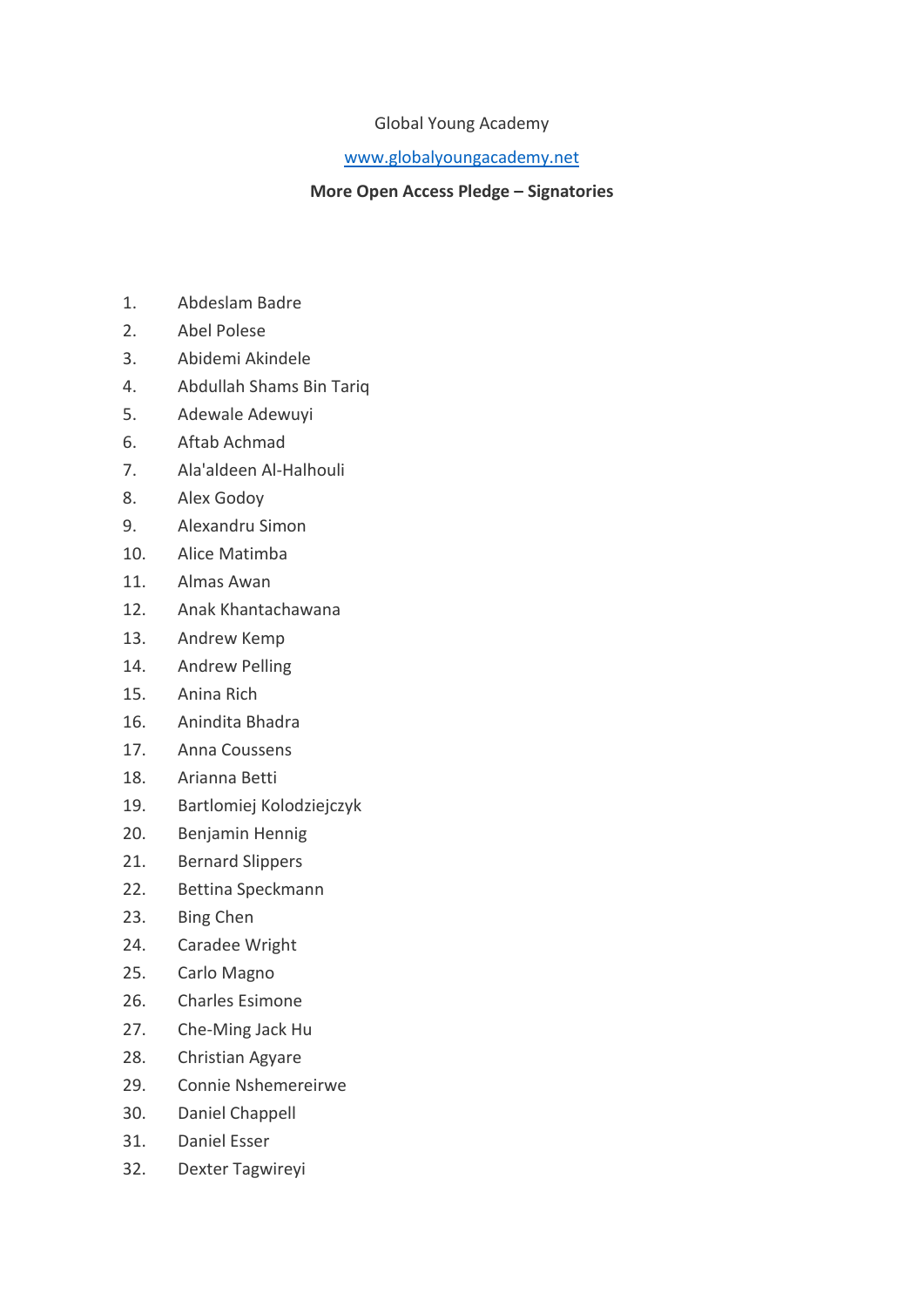- 33. Dilfuza Egamberdieva
- 34. Dmitry Maslow
- 35. Eijiro Sumii
- 36. Elena Bennett
- 37. Elvan Ceyhan
- 38. Emmanuel Unuabonah
- 39. Erik Ingelsson
- 40. Eva Alisic
- 41. Evren Mutlugun
- 42. Eyad Hamad
- 43. Fawzi Mahomoodally
- 44. Felipe Alvarez
- 45. Felycia Edi Soetaredjo
- 46. Francesco Stellacci
- 47. Fridah Erastus Kanana
- 48. Fuat Balci
- 49. Gabriela Montenegro
- 50. Gergely Toldi
- 51. Ghada Bassioni
- 52. Gijs Wuite
- 53. Goh Hong Ching
- 54. Hans Hilgenkamp
- 55. Henri Tonnang
- 56. Hsin-Chou Yang
- 57. Huanyu Cheng
- 58. Jaime Costales Cordero
- 59. Jan-Christoph Heilinger
- 60. Jauad El Kharraz
- 61. Jenny Y. Yang
- 62. Jeremy Kerr
- 63. Jeremy O'Brien
- 64. Joachim Allgaier
- 65. Julia Baum
- 66. Kai Chan
- 67. Karen Lorimer
- 68. Koen Vermeir
- 69. Laura Fierce
- 70. Liav Orgad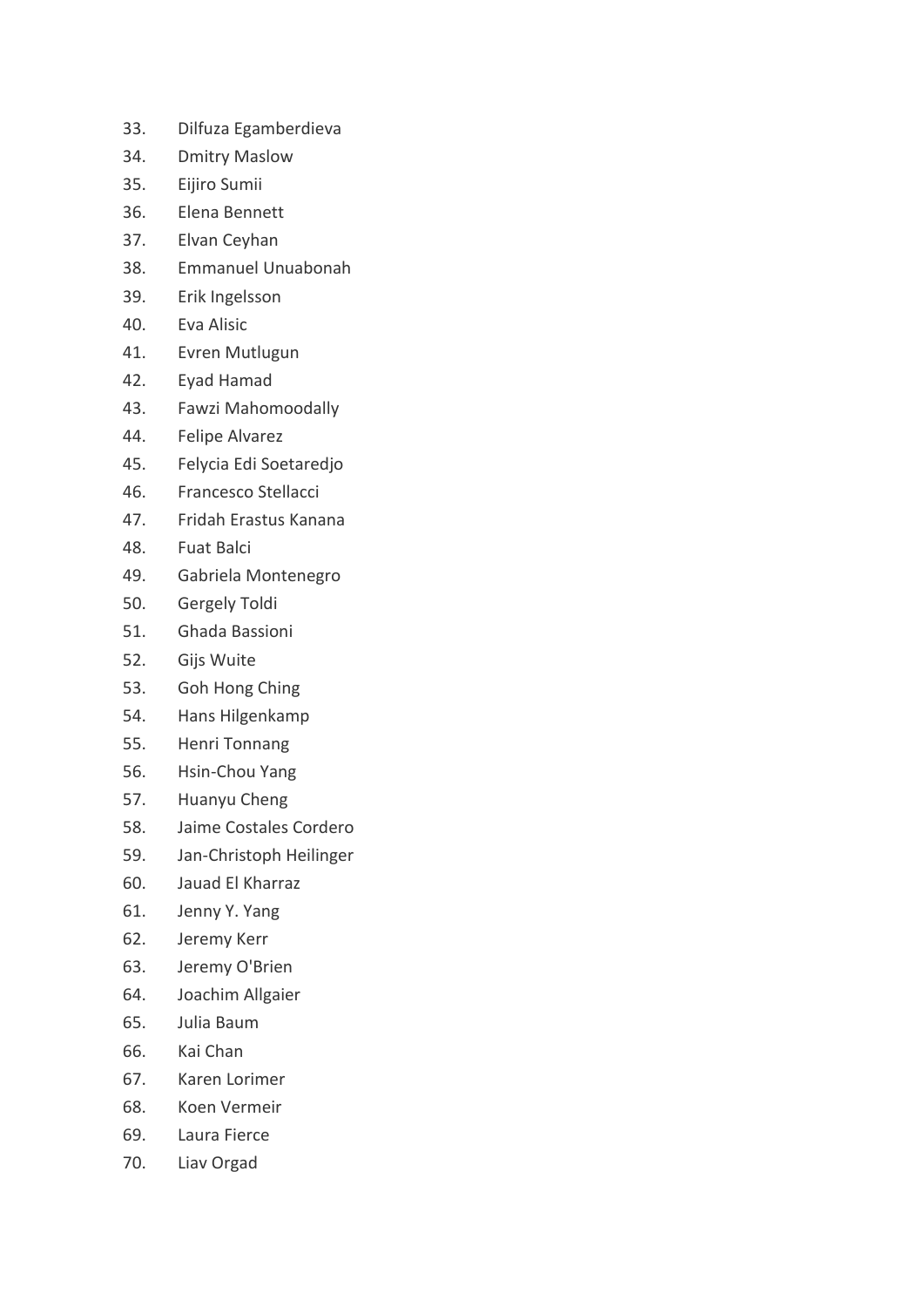- 71. Marco Peccianti
- 72. Maryam Matin
- 73. Martin Dominik
- 74. Michael Bronstein
- 75. Michael Sutherland
- 76. Milica Pešić
- 77. Mimi Haryani Hassim
- 78. Mitsunobu Kano
- 79. Mona Khoury-Kassabri
- 80. Moritz Riede
- 81. Mubasher Jamil
- 82. Muhammad Manjurul Karim
- 83. Muhammad Zaman
- 84. Nathalie Katsonis
- 85. Nico Dissmeyer
- 86. Noble Banadda
- 87. Noelle Selin
- 88. Nova Ahmed
- 89. Numpon Mahayotsanun
- 90. Obiekezie Theresa Nkechi
- 91. Olanike Adeyemo
- 92. Orakanoke Phanraksa
- 93. Patrizio Antici
- 94. Paul Mason
- 95. Philip Walther
- 96. Prateep Sanker Beed
- 97. Rajesh Gopakumar
- 98. Ramesh Subramaniam
- 99. Rapela Regina Maphanga
- 100. Rees Kassen
- 101. Regina So
- 102. Reza Afshari
- 103. Rob Jenkins
- 104. Robert Lepenies
- 105. Roberta D'Allessandro
- 106. Ronen Perry
- 107. Sabina Leonelli
- 108. Sacha Kagansky